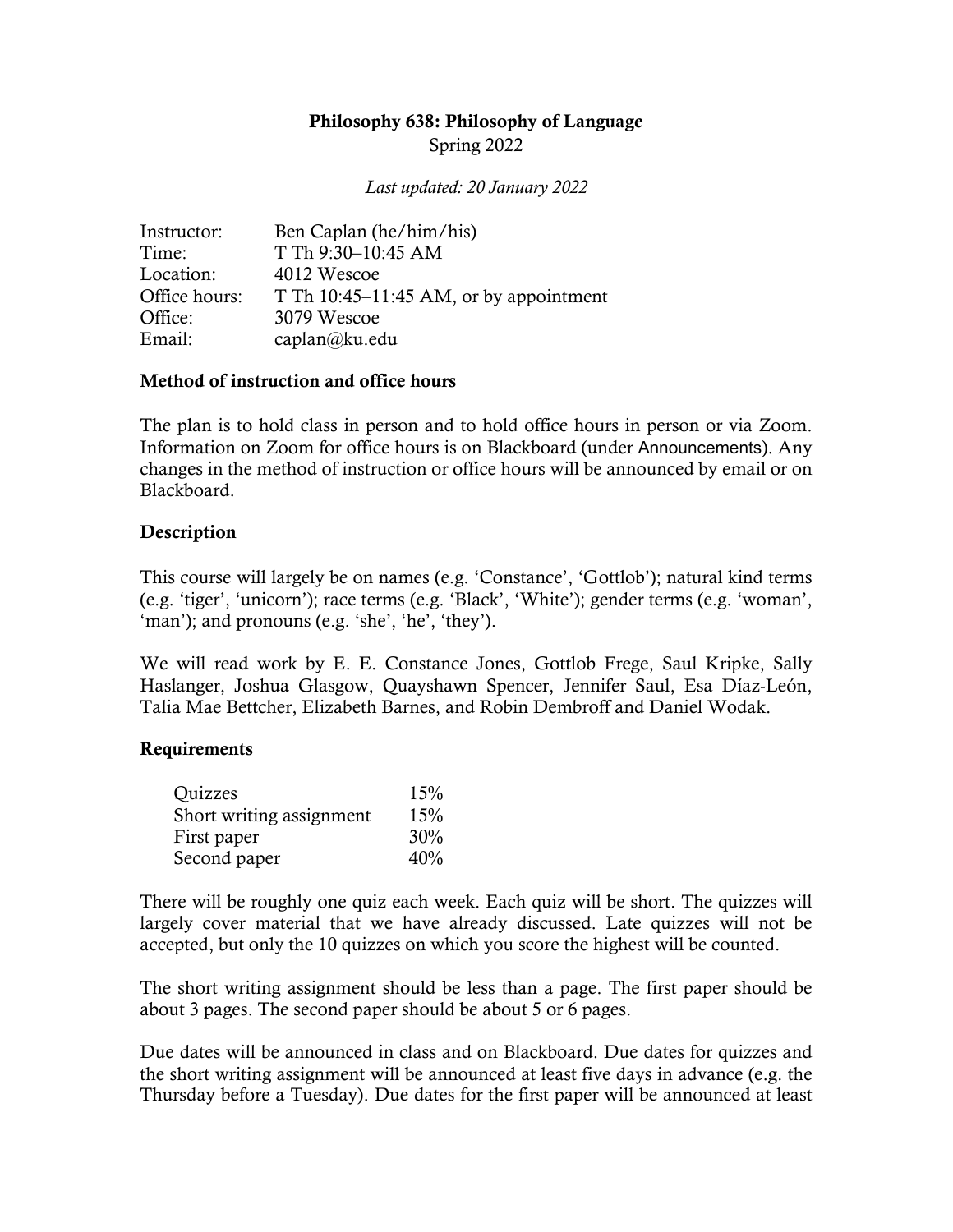one week in advance. The second paper will be due at 10:00 AM on Thursday, 12 May 2022.

You will be required to consult with me before submitting each of your papers. The goal is to ensure that the decisions that you make in each case (about topic, approach, etc.) will allow you to write a well-structured paper that best reflects your ideas and interests.

## Readings

Readings are available on Blackboard. Sometimes we will carefully read small amounts of text in class. This will make more sense if you have the relevant text in front of you.

## Grading

Numerical grades will be converted to letter grades using the following scheme.<sup>1</sup>

| From  | To     | Letter grade |
|-------|--------|--------------|
| 93.50 | 100.00 | A            |
| 90.00 | 93.49  | A–           |
| 86.50 | 89.99  | B+           |
| 83.50 | 86.49  | в            |
| 80.00 | 83.49  | B–           |
| 76.50 | 79.99  | $C+$         |
| 73.50 | 76.49  | C            |
| 70.00 | 73.49  | $C -$        |
| 66.50 | 69.99  | D+           |
| 63.50 | 66.49  | D            |
| 60.00 | 63.49  | l ).         |
| 00.00 | 59.99  | F            |

Grades will be recorded on Blackboard, but I won't be using Blackboard to calculate your final grade; rather, I'll be using my own spreadsheet. If you're curious about your grade at any point, please email me.

# **Prerequisite**

Introduction to Symbolic Logic (Philosophy 310), or an equivalent course, is a pre- or corequisite of a prerequisite. (That is, it is a prerequisite or a corequisite of Analytic Philosophy (Philosophy 388), which is a prerequisite for this course.) I might use some notation from symbolic logic (e.g. ' $\exists x \exists x$ ' or ' $a=b$ '), and I will explain it when I introduce it if I do, but you might find this course easier if you have already taken Introduction to Symbolic Logic.

<sup>&</sup>lt;sup>1</sup> See Ben Eggleston, "Plus/Minus Grading," available at benegg.net/plus-minus\_grading.pdf.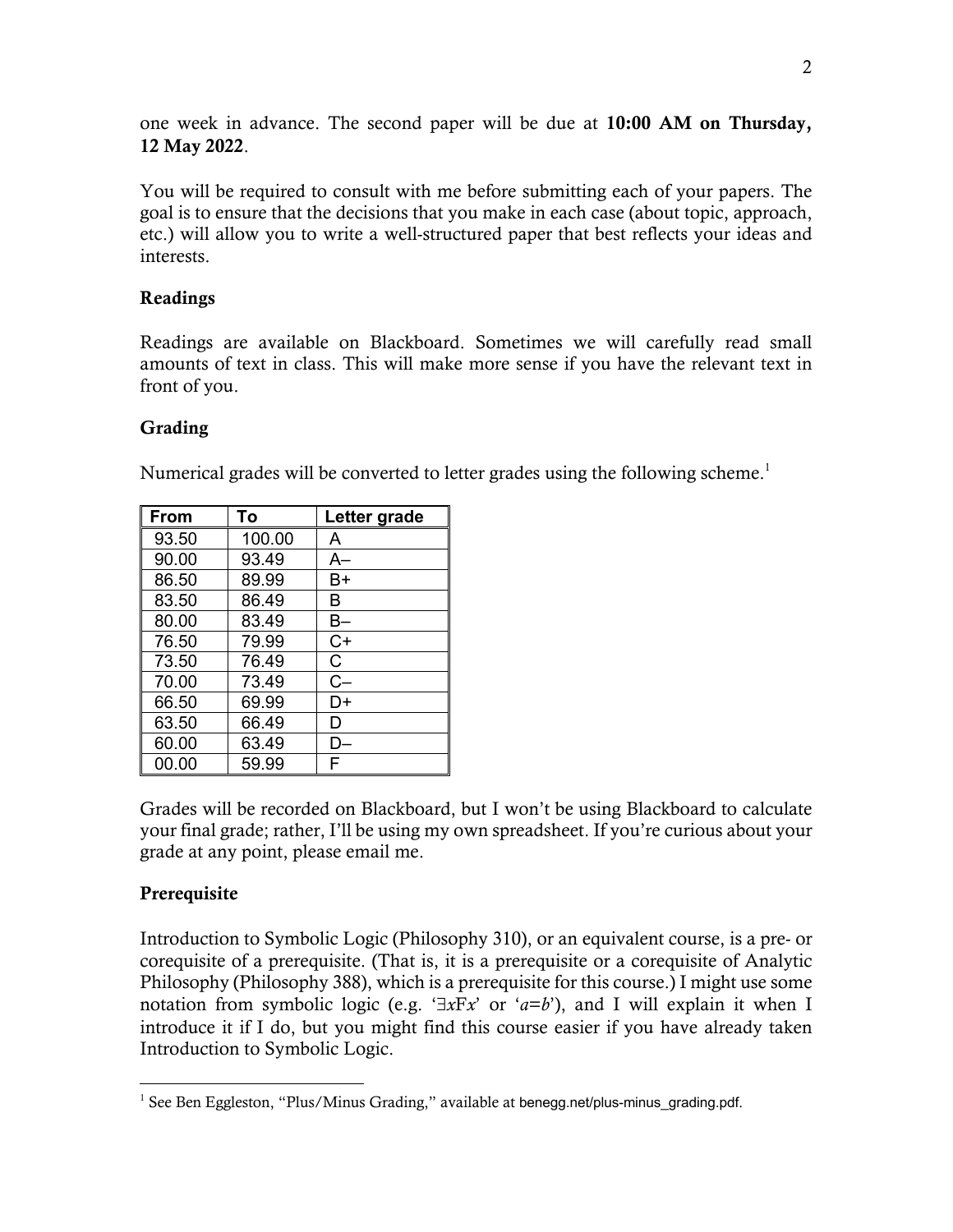### Academic misconduct

The university policy on academic misconduct is set out in Article II, Section 6 of the University Senate Rules and Regulations. Examples of academic misconduct include (but are not limited to) "giving or receiving of unauthorized aid on … assignments," "knowingly misrepresenting the source of any academic work," and "plagiarizing another's work." Penalties for academic misconduct include receiving a failing grade for the course, being suspended from the university, and being expelled. For further details, see https://policy.ku.edu/governance/USRR #art2sect6.

#### Accessibility

I'm committed to making this class as accessible as possible. If you have any particular accommodation requests, please let me know as soon as possible.

#### Electronic devices

You are permitted to use laptops and other electronic devices in class for legitimate academic purposes: for example, taking notes or reading texts.

However, students report that they find laptop use in class distracting. This includes laptop use by their peers.<sup>2</sup> (If you're browsing social media during class, you might find it interesting. So, apparently, might those around you.) More importantly, "A comparison of exam scores of students … suggests that permitting computers negatively impacts scores."3

## Concealed carry

If you carry a concealed handgun, familiarize yourself both with the relevant state and federal laws and with KU's weapons policy. See https://concealedcarry.ku.edu/ information.

#### Schedule

The precise schedule will depend on the pace at which we work through the material in discussion. Information about what we're doing in any given class will be available on Blackboard.

<sup>2</sup> See Carrie B. Fried, "In-Class Laptop Use and Its Effects on Student Learning," *Computers and Education* 50.3 (April 2008): 906–914.

<sup>&</sup>lt;sup>3</sup> Susan Payne Carter, Kyle Greenberg, and Michael S. Walker, "The Impact of Computer Usage on Academic Performance: Evidence from a Randomized Trial at the United States Military Academy," *Economics of Education Review* 56 (Feb. 2017): 118–132, at p. 124. See also Fried, "In-Class Laptop Use," p. 906.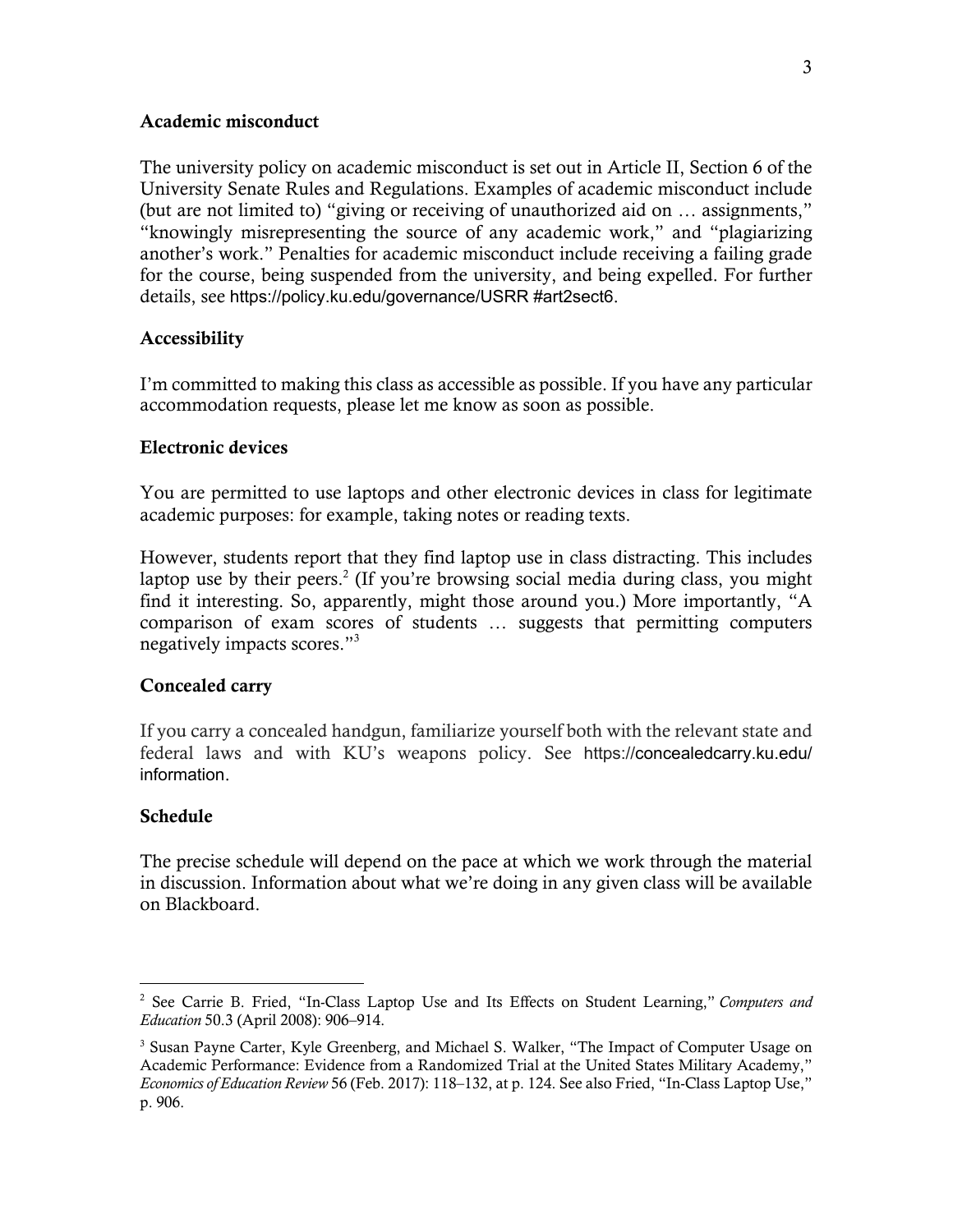The first day of class is <del>Tuesday, 18 January 2022</del> Thursday, 20 January 2022. There is no class on Tuesday, 15 March 2022 or Thursday, 17 March 2022 (Spring Break). The last day of class is Thursday, 5 May 2022. The final paper is due during finals week, on Thursday, 12 May 2022 (at 10:00 AM).

## Tentative outline

The outline is tentative. I might make changes, depending on what we're interested in and how things go. I'll announce changes in class and on Blackboard.

## *Names and natural kind terms*

E. E. Constance Jones, *Elements of Logic as a Science of Propositions* (Edinburgh: Clark, 1890), §2 and §6 (esp. pp. 44–54).

Gottlob Frege, "Über Sinn und Bedeutung," *Zeitschrift für Philosophie und philosophische Kritik* 100.1 (1892): 25–50. Trans. by Max Black as "Sense and Reference" in *Philosophical Review* 57.3 (May 1948): 209–230.

Saul A. Kripke, "Naming and Necessity," in *Semantics of Natural Language*, ed. Donald Davidson and Gilbert Harman, Synthese Library 40 (Dordrecht: Reidel, 1972), 253–355, 763–769. Reprinted as *Naming and Necessity* (Cambridge, MA: Harvard University Press, 1980). Excerpts reprinted in Robert M. Harnish, ed., *Basic Topics in the Philosophy of Language* (Englewood Cliffs, NJ: Prentice Hall, 1994), 192–220.

Saul A. Kripke, *Reference and Existence: The John Locke Lectures* (Oxford: Oxford University Press, 2013), Lecture I (pp. 26–28) and Lecture II (esp. pp. 43–53).

## *Race terms*

Sally Haslanger, "A Social Constructionist Analysis of Race," in *Revisiting Race in a Genomic Age*, ed. Barbara A. Koenig, Sandra Soo-Jin Lee, and Sarah S. Richardson, Rutgers Series in Medical Anthropology (New Brunswick, NJ: Rutgers University Press, 2008), 56–69.

Joshua Glasgow, *A Theory of Race* (New York: Routledge, 2009), Chapter 6.

Quayshawn Spencer, "A More Radical Solution to the Race Problem," *Aristotelian Society Supplementary Volumes* 93 (2019): 25–48.

## *Gender terms*

Jennifer Saul, "Politically Significant Terms and Philosophy of Language: Methodological Issues," in *Out from the Shadows: Analytical Feminist Contributions*